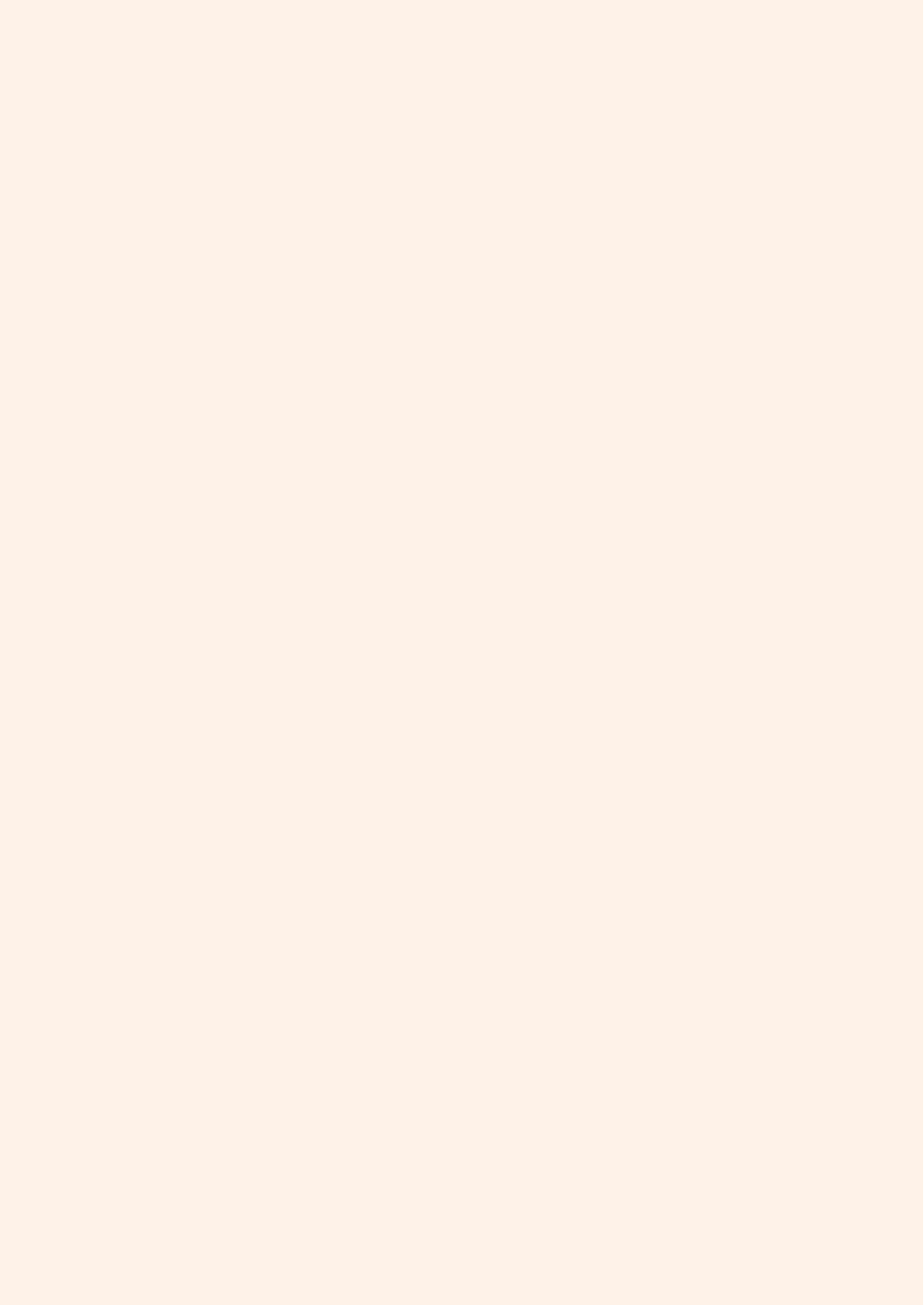# **Chapter 1 - Introduction**

# **1.1 Introduction**

1

Empowerment of Women is a burning issue all across the world especially in developing countries including India. Article 14 and 15 of Constitution of India guarantees equality and equal protection of law for both men and women and prohibits gender discrimination. The directive principles of State policy contained in Article 39 of the Constitution also require the State to direct its policies towards providing adequate means of livelihood equally for men and women and ensure equal pay for equal work. India has also ratified the Convention on Elimination of All Forms of Discrimination Against Women (CEDAW) in 1993.

Despite the above Constitutional provisions and ratifying the International Convention, Indian women continue to face discrimination in social, economic and other spheres adversely affecting their advancement, development, confidence and security. Discrimination against women ultimately results in adverse sex ratio, malnutrition, high female mortality rates, illiteracy, serious wage disparities, crime against women, and various other forms of social, cultural and economic malpractices leading to exploitation and marginalisation of women. In Gender Gap Index<sup>1</sup> rankings, India ranked 108 out of 145 countries in World Economic Forum 2015, even much below our neighbours such as Sri Lanka at 84 and China at 91.

The State of Uttar Pradesh has also been performing poorly in removing gender disparities. With sex ratio of 908 females per 1,000 males, it ranked 26 amongst all Indian States as per Census 2011. The rates of maternal and infant mortality continue to be much higher in the State in comparison to the national average. Further, Parliament enacted Equal Remuneration Act, 1976 fixing responsibility on the employer to pay equal remuneration to men and women workers for same work or work of similar nature. However, discriminatory practices are prevalent in labour markets which get reflected in the wages paid to women workers. The disparity in male and female wages in Uttar Pradesh was as high as 73 *per cent* in rural areas and 31 *per cent* in urban areas as per National Sample Survey 2011-12. Women also continue to face discrimination in government wage employment and self-employment programmes including skill development in the State.

<sup>1</sup> Gender Gap Index examines the gap between men and women in four fundamental categories: Economic Participation and Opportunity, Educational Attainment, Health and Survival and Political Empowerment.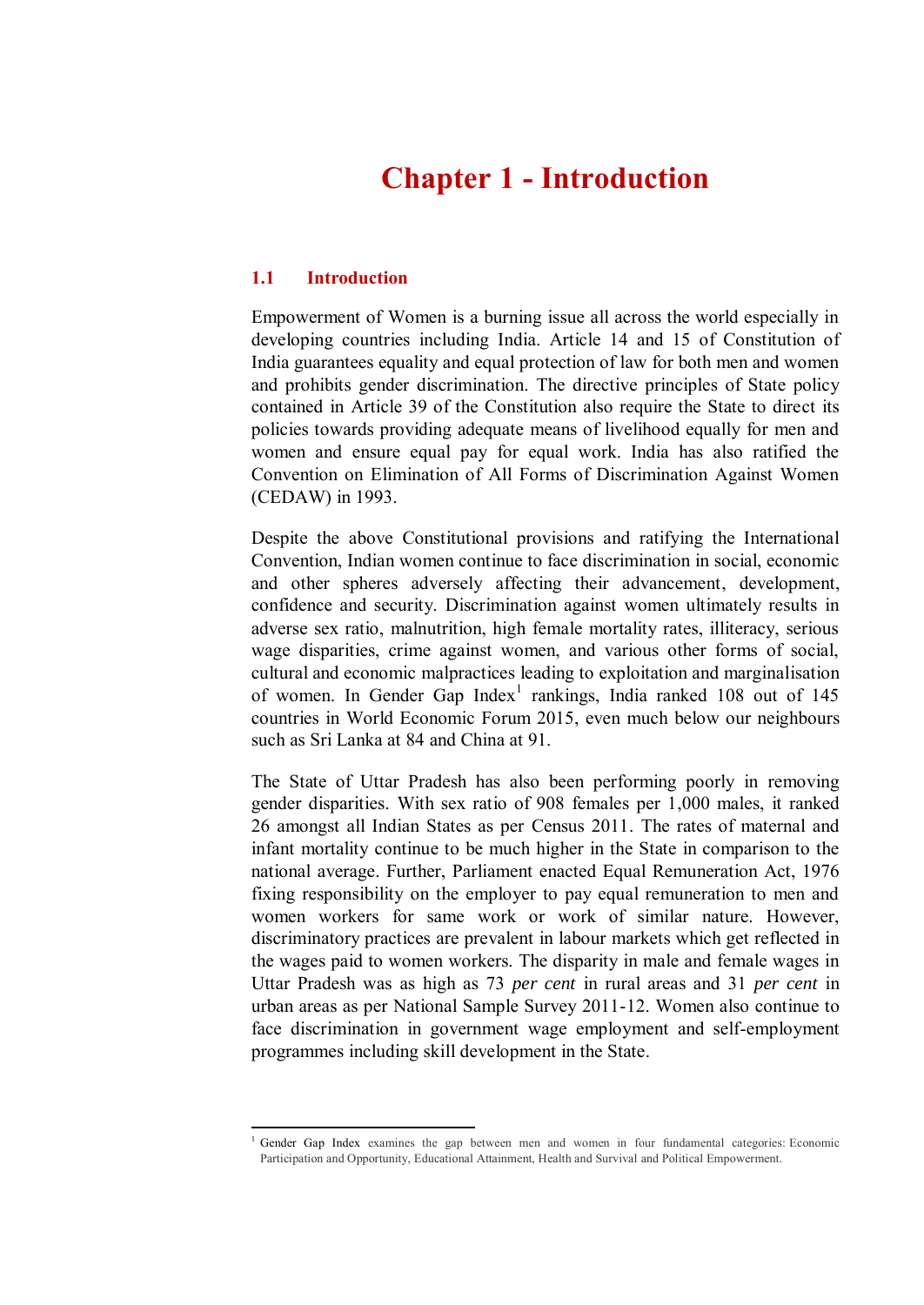Economic and educational empowerment hold the key to women empowerment as lack of literacy and financial independence impedes growth and limits access to opportunities and has a host of other negative impacts including poor health, sanitation, hygiene, nutrition and more instances of violence and crimes against women. In terms of education, there is a wide disparity in men and women which is reflected in high female illiteracy rates in the State. The female literacy rate (57.18 *per cent*) in Uttar Pradesh is much below the male literacy rate of 77.28 *per cent*. The State of Uttar Pradesh ranks 31 amongst all Indian States and Union Territories in terms of female literacy. Crime against women in the State as per cases reported and registered with the police department has also been rising with no indication of any reversal in trend in any of the categories of violence/crime during 2010-15.

By its very nature, the issue of women empowerment is multi-dimensional and, therefore, both Central and State Governments have implemented number of schemes intended to reduce gender inequality in the areas of education, employment, health, nutrition, safety and security. The goal and objective of the Government policies on Women Empowerment is to bring about advancement and overall development of women by ensuring gender equality and eliminating discrimination and violence against women. Some important Government schemes dealing with the issues of women empowerment and gender equality are given in *Appendix 1.1*.

As it was not possible to examine all the schemes in this Performance Audit due to limitation of resources, time and space, we had selected 11 government schemes/Acts for examination during this Performance Audit covering areas such as adverse sex ratio, abuse of modern technology in sex selection, controlling high maternal and infant mortality through institutional/safe deliveries, providing proper health and nutritional support to mother, child and adolescent girls, violence and crime against women and providing support to women in distress. The focus of this review has been on women empowerment issues related to health, safety and wellbeing of women so that they can freely live their life with a sense of self-worth, respect and dignity.

While law and order is a State subject, other schemes selected in the performance audit are centrally sponsored schemes implemented through the State Government Departments, Urban Local Bodies, *Panchayati Raj* Institutions, etc. The specific schemes selected for review under the performance audit and their primary objectives are given in the table below: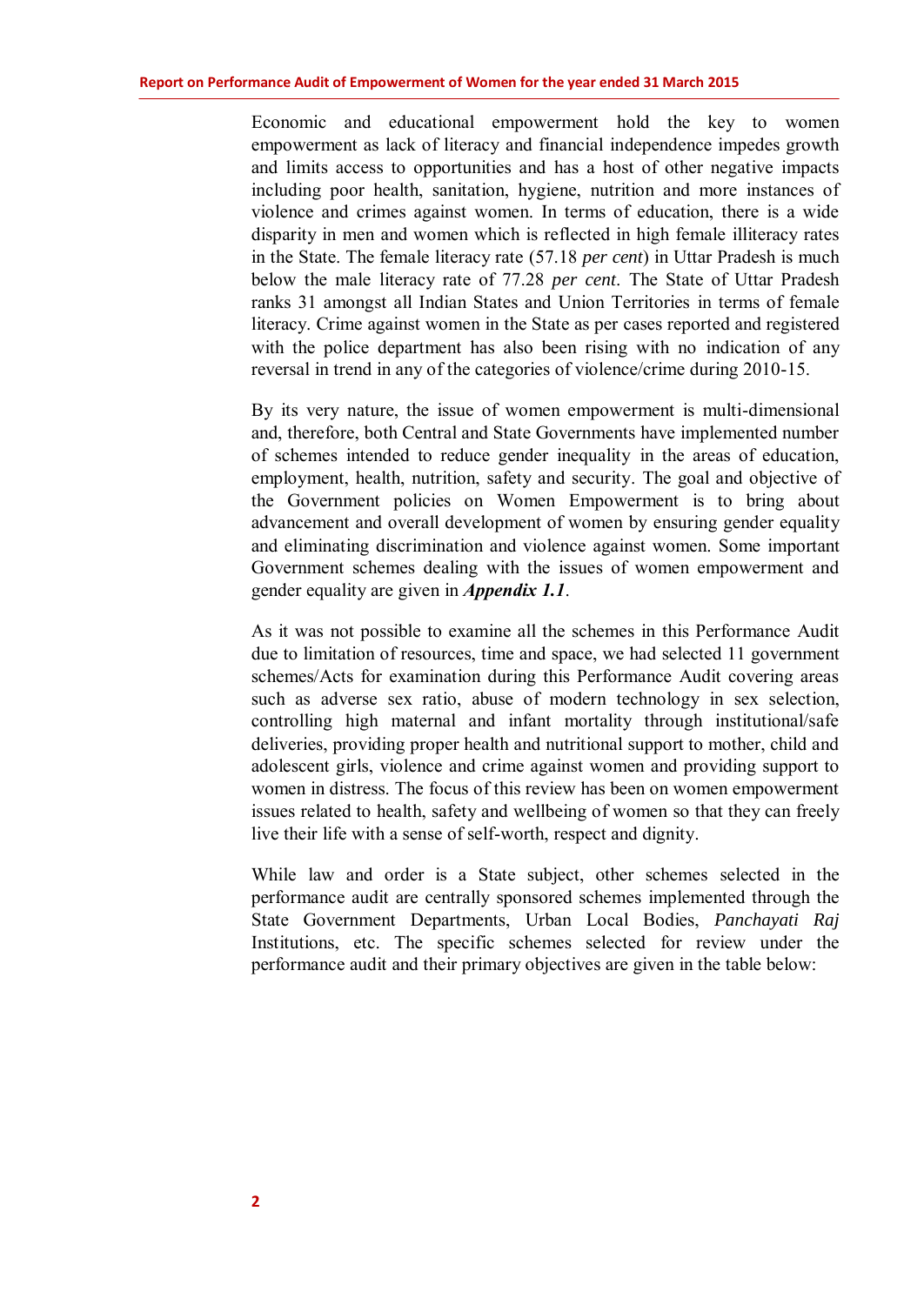|  | SI.<br>No. | <b>Theme</b>                                                                                                                                           | Legislation(s)/<br><b>Scheme(s)/Programmes</b>                                                                                     | <b>Objectives of the selected</b><br>schemes/Acts                                                                                                                                       |
|--|------------|--------------------------------------------------------------------------------------------------------------------------------------------------------|------------------------------------------------------------------------------------------------------------------------------------|-----------------------------------------------------------------------------------------------------------------------------------------------------------------------------------------|
|  | 1.         | Adverse child sex<br>ratio and regulation<br>of modern<br>technologies for sex<br>determination and<br>termination (Missing<br>Daughters)              | 1.<br>Pre-Conception and<br>Pre-natal Diagnostic<br>Techniques<br>(Prohibition of Sex<br>Selection) Act, 1994                      | The Act prohibits determination<br>and disclosure of the sex of foetus<br>to check female foeticide.                                                                                    |
|  |            |                                                                                                                                                        | 2.<br><b>Medical Termination</b><br>of Pregnancy Act,<br>1971                                                                      | provides<br>for<br>The<br>Act<br>the<br>termination of certain pregnancies<br>by registered medical practitioners.                                                                      |
|  | 2.         | <b>Reducing Maternal</b><br>and Infant mortality<br>through safe<br>deliveries and<br>improving health of<br>women (Controlling<br>Maternal Mortality) | 3.<br>Janani Suraksha Yojna<br>- Maternal Death<br>Review                                                                          | To reduce MMR and IMR and to<br>provide safe motherhood.                                                                                                                                |
|  |            |                                                                                                                                                        | 4.<br><b>Family Planning</b><br>Programme                                                                                          | To reduce Total Fertility Rate by<br>Family<br>Planning<br>encouraging<br>methods and improve the health<br>people<br>of<br>particularly<br>status<br>women.                            |
|  | 3.         | Proper health and<br>nutritional support<br>(Improving health<br>and nutritional<br>support)                                                           | 5.<br><b>Integrated Child</b><br><b>Development Services</b><br>(ICDS) Scheme                                                      | To improve the nutritional and<br>health status of children in the age<br>group of 0-6 years, pregnant<br>women and lactating mothers.                                                  |
|  | 4.         | Addressing the needs $\vert$ 6.<br>of adolescent girls<br>(Adolescent Girls)                                                                           | Kishori Shakti Yojna                                                                                                               | and promote<br>Тo<br>improve<br>the<br>nutritional and health status<br>of<br>adolescent girls (11-18 years old)                                                                        |
|  |            |                                                                                                                                                        | Rajiv Gandhi Scheme<br>7.<br>for Empowerment of<br>Adolescent Girls-<br><b>SABLA</b>                                               | To improve nutritional and health<br>status of Adolescent Girls and<br>upgrade their vocational skills.                                                                                 |
|  | 5.         | Violence and crime<br>against women<br>(Crime against<br>women)                                                                                        | 8.<br><b>Financial Assistance</b><br>and Support Services<br>to the Victims of Rape:<br>A Scheme for<br><b>Restorative Justice</b> | To provide financial assistance to<br>victims of rape.                                                                                                                                  |
|  |            |                                                                                                                                                        | 9.<br>The Uttar Pradesh<br><b>Victim Compensation</b><br>Scheme 2014                                                               | To provide funds as compensation<br>to victims or their dependents who<br>had suffered loss or injury as a<br>result of the crime and who had<br>required rehabilitation.               |
|  |            |                                                                                                                                                        | 10. Ujjawala                                                                                                                       | scheme<br>for prevention<br>of<br>A<br>trafficking<br>and<br>rescue,<br>rehabilitation and re-integration of<br>trafficked victims.                                                     |
|  | 6.         | Women in distress<br>(Destitute Women)                                                                                                                 | 11. Swadhar Greh                                                                                                                   | To<br>provide<br>temporary<br>accommodation, maintenance and<br>rehabilitation services to women<br>and girls in distress and affected<br>from crime, violence and social<br>ostracism. |

#### **Table 1.1: Details of schemes and their objectives, selected in this performance audit**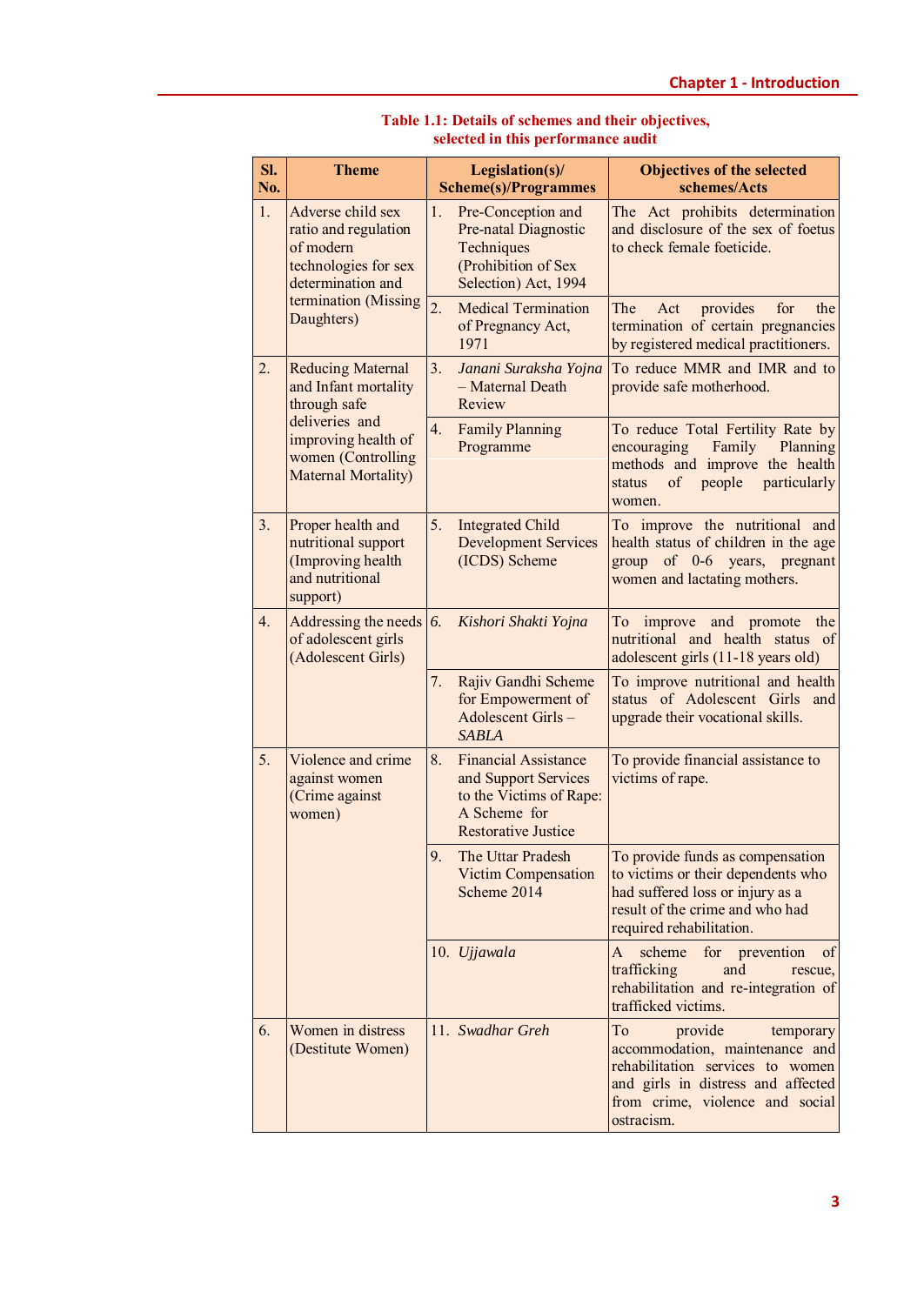### **1.2 Audit objectives**

The objectives of the performance audit were to ascertain:

whether gender responsive budgeting has been adopted and effectively implemented to translate gender commitments into firm budgetary resource allocations to promote women's equality and empowerment;

whether adequate budgetary resources were provided for women empowerment related programmes/ schemes and their utilisation was efficient and effective;

**●** whether laws and regulations relating to prohibition of sex selection and safe medical termination of pregnancies were effectively enforced to prevent misuse of modern diagnostic techniques for sex selection and irregular/unsafe termination of pregnancies;

**●** whether high rates of maternal and infant mortality were effectively controlled by ensuring institutional deliveries, supervised home deliveries and providing adequate health and nutritional support to pregnant women, lactating mothers and children below six years of age;

whether limiting and spacing methods of family planning were implemented effectively, with adequate gender neutrality, to arrest the high rate of population growth and promote maternal health;

whether adequate health care, nutrition and vocational training was provided to adolescent girls to ensure their proper development, confidence building and provide vocational skills;

**●** whether crime against women was effectively controlled and adequate financial assistance/compensation under Government schemes was provided to the victims promptly; and

whether *Swadhar Grehs* were setup in each district and managed efficiently to provide shelter, food, clothing and medical treatment care to the women in distress.

# **1.3 Audit Criteria**

Sources of audit criteria were as follows:

Acts, rules, regulations and orders of the Government of India and Government of Uttar Pradesh;

Provisions of Constitution, PCPNDT Act, 1994 and MTP Act, 1971 etc.

Budget manual, Financial rules/regulations, annual strategic and action plans; and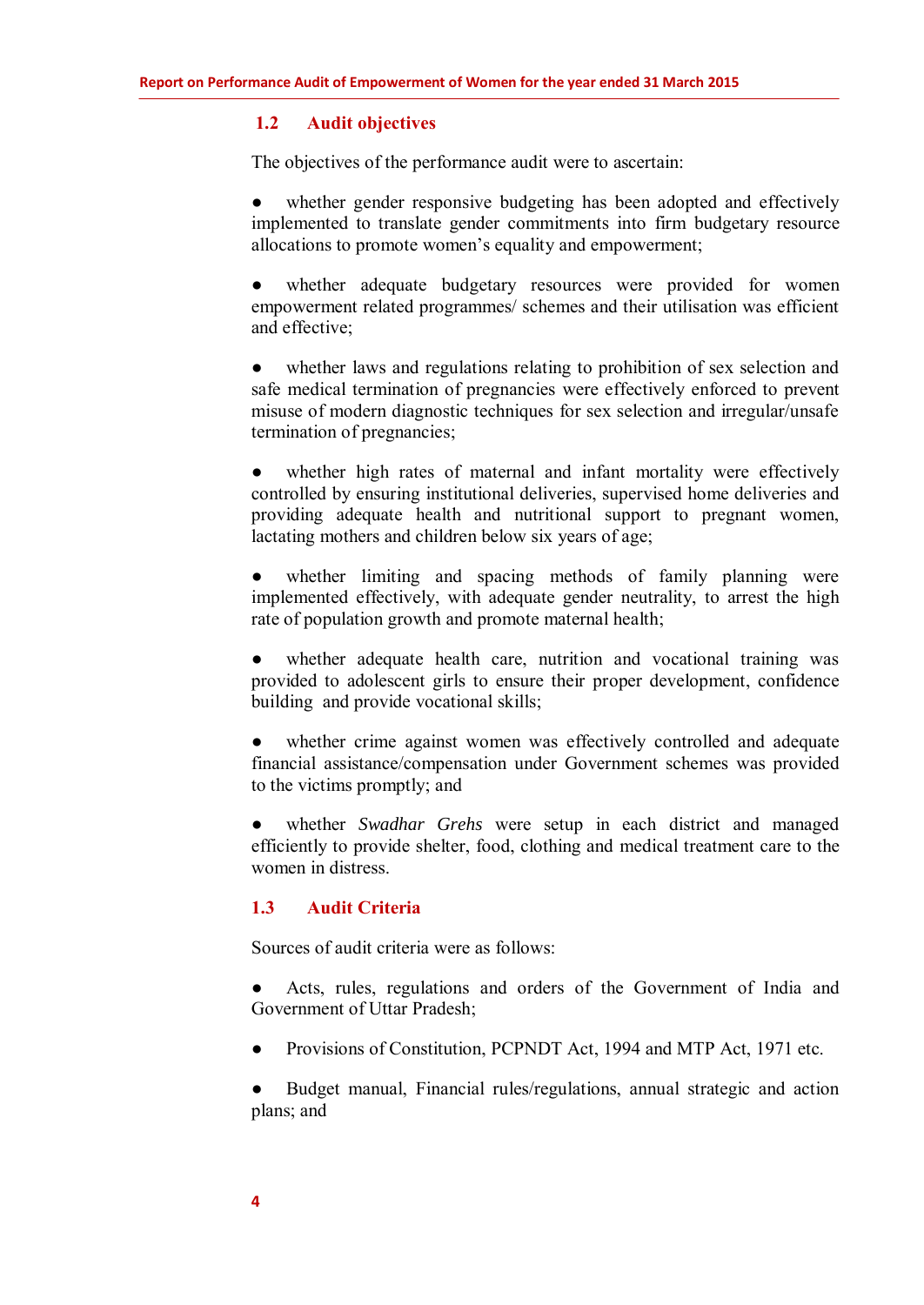**●** Guidelines of the schemes JSY, ICDS, KSY, *SABLA*, *Ujjawala, Swadhar Greh* etc.

# **1.4 Institutional mechanism**

The Department of Women and Child Development is the nodal department for empowerment of women and is headed by Principal Secretary. Schemes covered under the Performance Audit are under the jurisdiction of Principal Secretary, Medical Health and Family Welfare Department (PC-PNDT Act, 1994, MTP Act, 1971, JSY and Family Planning); Principal Secretary, Women and Child Development Department (ICDS, KSY/*SABLA*); Principal Secretary, Women Welfare Department (*Ujjawala*, *Swadhar Greh*); and Principal Secretary, Home Department (Law and Order).

# **1.5 Scope of audit and methodology**

Twenty districts<sup>2</sup> were selected for test-check of the schemes covered under the Performance Audit. The selection of districts was made using statistical sampling (probability proportionate to size without replacement). Offices of the Principal Secretaries of Medical Health and Family Welfare Department, Women and Child Development Department, Women Welfare Department, Home Department and Planning Department with their State headquarters/ Directorates viz., Directorate of Family Welfare, ICDS, Women Welfare and Director General of Police offices along with district level units of these departments viz., Chief Medical Officer, District Programme Officer and District Probation Officer were visited by Audit teams for scrutiny of records and collection of information. Joint Physical Inspections of AWCs (five AWCs in each project from three projects in each selected district), Ultrasonography Centres (five in each selected district) and Shelter Homes were also carried out, with the officials of the Department concerned, in the test-checked districts.

The Audit methodology involved scrutiny of records of implementing agencies, collection and analysis of data, issuing audit queries, obtaining response to audit queries, joint physical inspection and photographic evidencing.

Audit objectives, criteria, scope, methodology etc., were discussed (9 January 2015) with Principal Secretaries, Women and Child Development Department and Women Welfare Department during Entry Conference. An exit conference was also held (December 2015) in which the State Government accepted the facts and figures and the recommendations made by Audit. The results of exit conference have been incorporated at appropriate places in the report.

 2 Agra, Allahabad, Ambedkar Nagar, Azamgarh, Banda, Bareilly, Bulandshahr, Deoria, Firozabad, Gorakhpur, Hardoi, Jhansi, Meerut, Pratapgarh, Saharanpur, Sant Kabir Nagar, Sitapur, Sultanpur, Unnao, Varanasi.